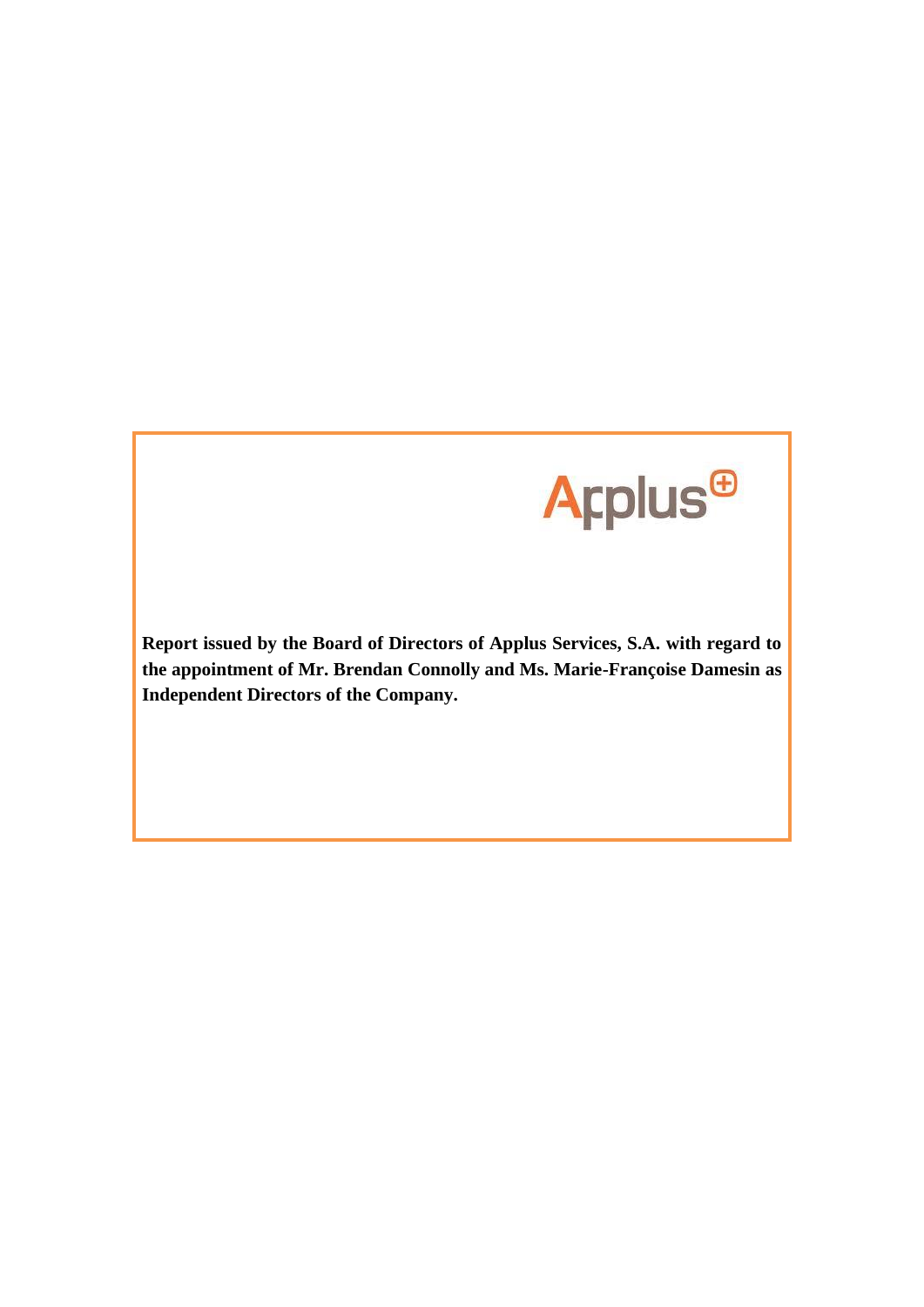# **I. Introduction and purpose of the report**

This Report is issued and approved by the Board of Directors of Applus Services, S.A. (hereinafter "**Applus"** or the "**Company"**), in accordance with the provisions of article 529 decies of the Spanish Companies Act and article 14.1 of the Regulations of the Board of Directors of Applus, to justify the resolution adopted by the Board of Directors as of 17 November 2021 with regard to the appointment through the co-optation procedure of Mr. Brendan Wynne Derek Connolly and Ms. Marie-Françoise Madeleine Damesin as Independent Directors of the Company.

This report is preceded by a separate report issued today by the Appointments and Compensations Committee (the "**AC Committee"**), pursuant to which the AC Committee formally proposes to elect Mr. Connolly and Ms. Damesin as Independent Directors to fill respectively the vacancies caused by the resignations of Mr. Richard Nelson (Independent Director) on 17 November 2021 and Mr. John Hofmeister (Independent Director) on 24 May 2021, and analyses the needs of the Board, concluding that the appointment of the aforementioned Directors adequately meets said needs.

The Board of Directors wishes to express its satisfaction for the level of diversity achieved through this appointment, by means of which the objective of female representation established in the Code of Good Corporate Governance and in Applus´ Directors Selection Policy is met.

It is expressly noted that, as provided for in article 518 of the Spanish Companies Act and article 8 of the Regulation of the General Shareholders' Meeting of Applus, this Report will be made available to the shareholders at the Company's registered office and published uninterruptedly in the corporate website of the Company as from the date of the announcement of the calling until the holding of said General Shareholders' Meeting.

## **II. Profile of the Director and assessment of her circumstances**

## **(1) D. Brendan Connolly**

## **a) Profile**

Mr. Connolly holds a degree in Business Economics and Sociology from the University of Southampton and has extensive professional experience in both the inspection, testing and certification and energy sectors.

Mr. Connolly began his career with Schlumberger, where he spent 24 years in a variety of senior business and finance positions in multiple regions, including Europe, Latin America, the United States, Africa, Asia and the Middle East. He was Chief Executive Officer (CEO) of Atos Origin UK, Americas and Asia. In addition, he was also CEO of Moody International, a company acquired by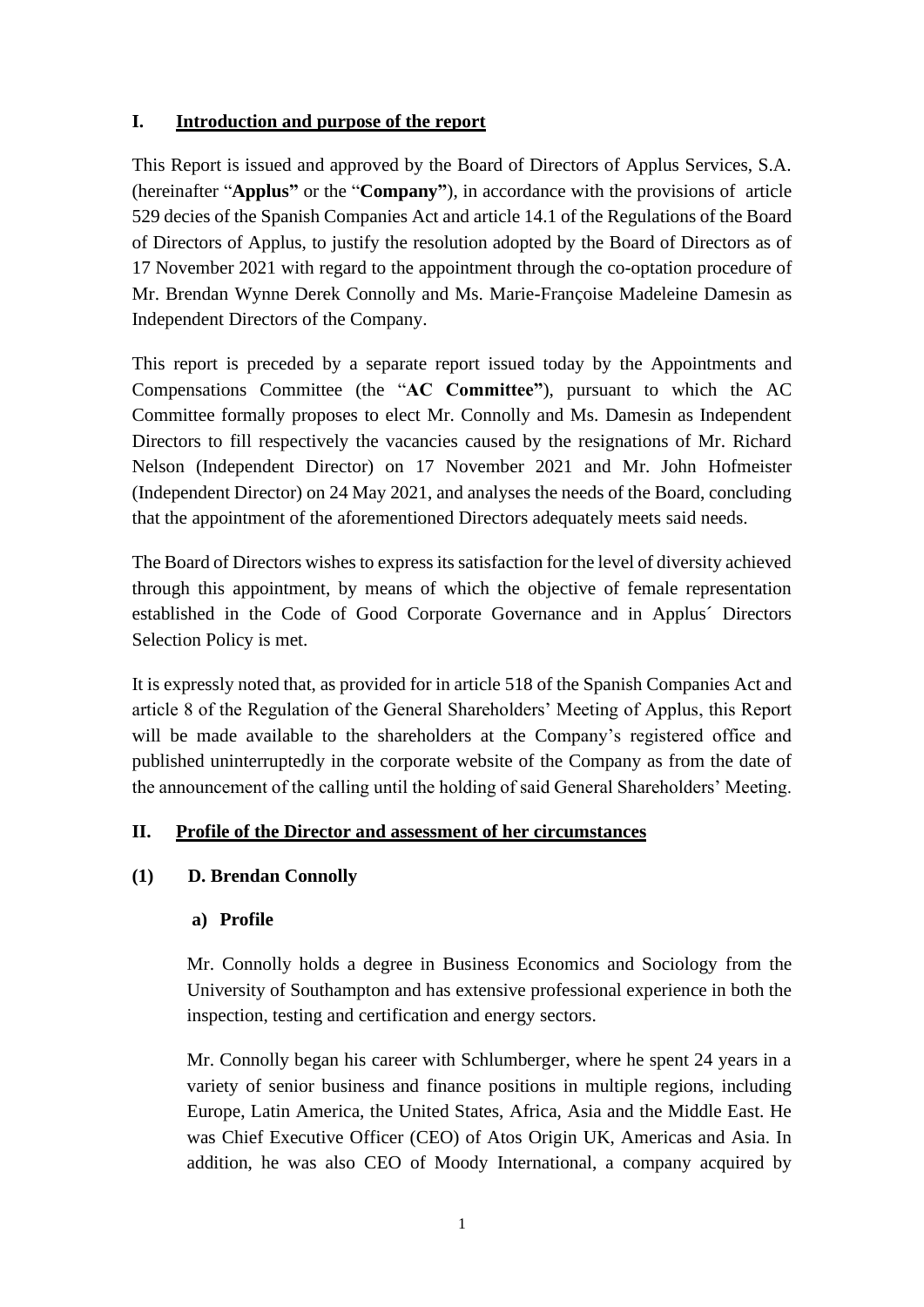Intertek Group plc in 2011. At Intertek, he was appointed Vice President of Middle East, Europe, Russia and Eastern Europe.

His non-executive career began at Cape Plc, where he was Chairman of the Compensations Committee and member of the Audit and Appointments Committees. He is currently Non-Executive Chairman of Synthomer PLC, where he is a Senior Independent Director, Sparrows Offshore Group Ltd, NES Global Talent, Victrex Plc and PEPCO GROUP NV.

## **b) Assessment**

The Board of Directors fully endorses the assessment made by the AC Committee on the proposal to appoint Mr. Brendan Connolly as Independent Director in Applus. Therefore, in view of his outstanding experience and professional career, and based on the analysis of the Board of Directors` needs and the prior proposal from the AC Committee, the Board has considered that he is the ideal candidate to fill the vacancy at the Board of Directors caused by the resignation of the Non-Executive Director Mr. Richard Campbell Nelson (Independent Director) on the date hereof.

## **c) Category of the director**

As set out in the AC Committee report, Mr. Connolly shall be qualified as Independent Director.

For all appropriate purposes, it is expressly noted that Mr. Connolly has confirmed that he is not affected by any incompatibility for the exercise of the position of Independent Director, as provided for in Act 3/2015, of March 30th, and other applicable state and regional regulations.

## **(2) Ms. Marie-Françoise Damesin**

## **a) Profile**

Ms. Damesin holds a degree in Economics from Paris Dauphine University, a Master of Business Administration (MBA) from ESSEC and completed with honours the Board Director Diploma of IMD Lausanne**.** 

Her professional career has been focused on the automotive sector, exercising global roles and responsibilities. She started at Compagnie Des Wagons-Lits & Du Turisme and, in 1984, she joined Renault, where she spent most of her career in various positions of responsibility, including member of the Renault management team in the Latin America's Committee, member of the ESG committee and member of the Board of Directors of Renault Spain. She was also Nissan's Vice President Human Resources and General Affairs for Europe and,